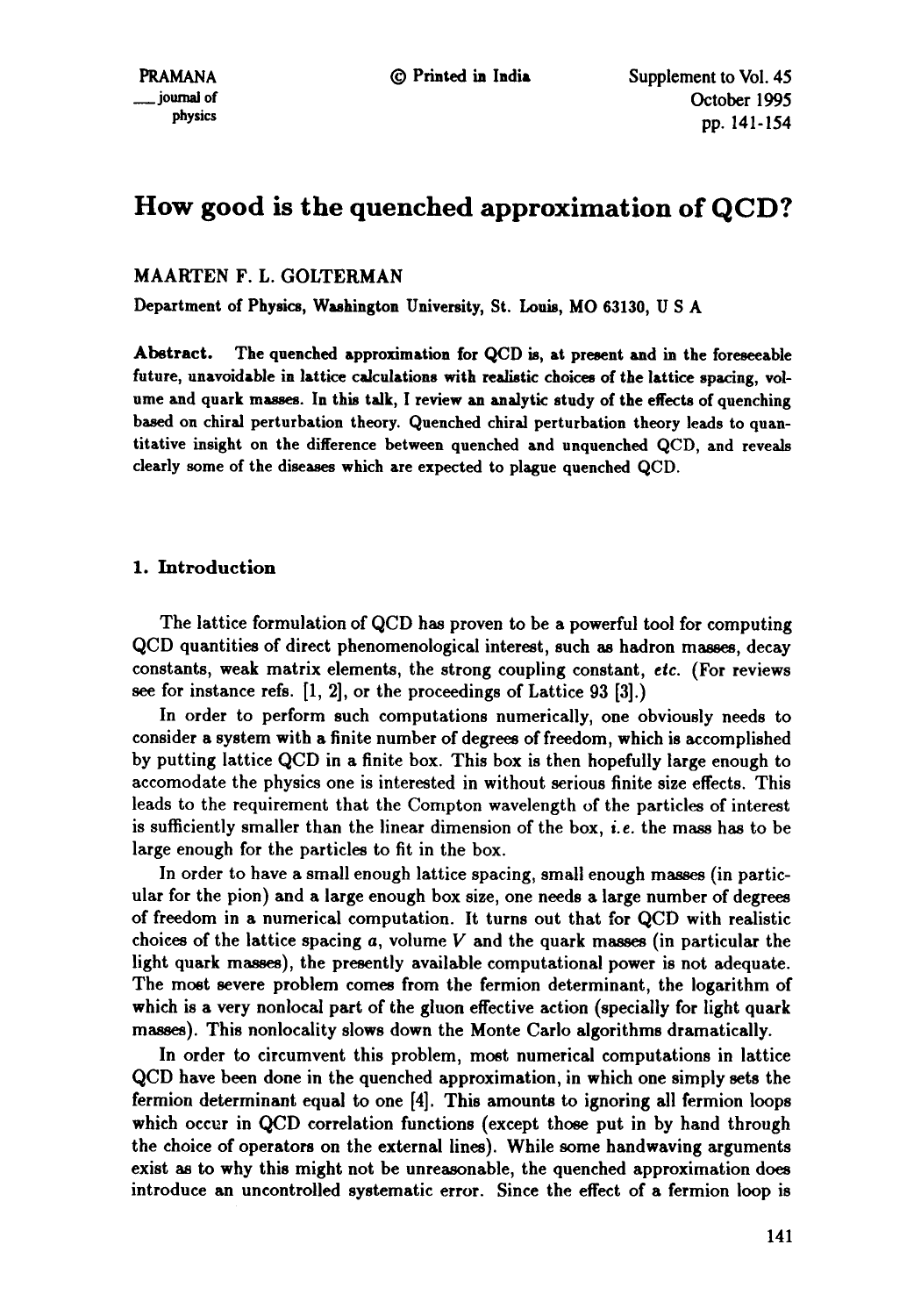roughly inversely proportional to its mass, this error is expected to be particularly severe for quantities involving light quarks. It appears therefore that chiral perturbation theory ChPT maybe a useful tool for investigating the difference between quenched and unquenched ("full") QCD.

In this talk, I will review a systematic approach to the study of the quenched approximation through ChPT [5, 6, 7, 8]. There are two reasons why ChPT is useful in this context:

9 It turns out that ChPT can be systematically adapted to describe the low energy sector of quenched QCD [6]. It will therefore give us nontrivial, quantitative information on the difference between quenched and full QCD.

9 ChPT describes the approach to the chiral limit, and can be used for extrapolation of numerical results to small masses and large volumes. If these results come from quenched computations, one will of course need a quenched version of ChPT. (For finite volume ChPT, see refs. [9]. For quenched finite volume results, see refs.  $[6, 7]$ .

In this review, I will concentrate on the first point. I will first show how ChPT is developed for the quenched approximation, and then use it for a quantitative comparison between full and quenched QCD. The quantities that I will discuss are  $f_K/f_{\pi}$  [6, 8] and the octet baryon masses [10].

I will then address a number of theoretical problems that arise as a consequence of quenching. That such problems arise is no surprise, as quenching QCD mutilates the theory quite severely. It is however quite instructive to see what the detailed consequences are.

## 2. Systematic ChPT for quenched QCD

In this section I will outline the construction of a chiral effective action for the Goldstone boson sector of quenched QCD [6]. I will first introduce the formalism, and then show how it works in some examples. For early ideas on quenched ChPT, see ref. [11, 5].

We will start from a lagrangian definition of euclidean quenched QCD. (We will restrict ourselves entirely to the euclidean theory which can be defined by a pathintegral. Hamiitonian quenched QCD presumably does not exist.) To the usual QCD lagrangian with three flavors of quarks  $q_a$ ,  $a = u, d, s$ , we add three ghost quarks  $\tilde{q}_a$  with exactly the same quantum numbers and masses  $m_a$ , but with opposite, bosonic, statistics [11]:

$$
\mathcal{L}_{\text{quarks}} = \sum_{a} \overline{q}_{a} (\not{D} + m_{a}) q_{a} + \sum_{a} \overline{\tilde{q}}_{a} (\not{D} + m_{a}) \tilde{q}_{a}, \qquad (1)
$$

where  $\boldsymbol{D}$  is the covariant derivative coupling the quark and ghost quarks to the gluon field. The gluon effective action produced by integrating over the quarkand ghost quarkfields vanishes, since the fermion determinant of the quark sector is exactly cancelled by that of the ghost sector. Note that the ghost quarks violate the spin-statistics theorem.

We will now assume that mesons are formed as (ghost) quark - (ghost) antiquark pairs just like in ordinary QCD. This is basically equivalent to the notion that it is the dynamics of the gluons which leads to confinement and chiral symmetry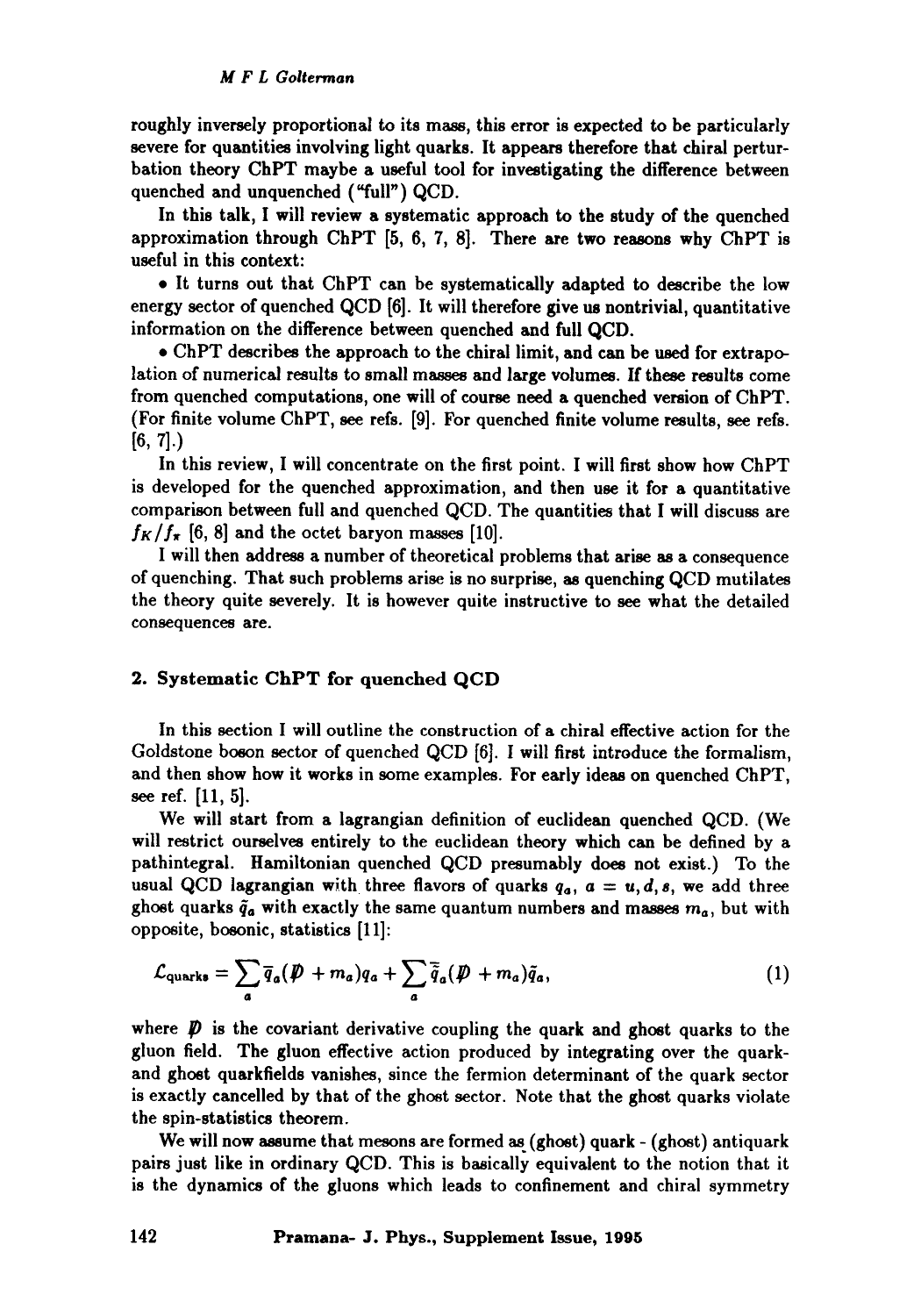breaking. The Goldstone particle spectrum of quenched QCD will then contain not only  $q\bar{q}$ , but also  $\tilde{q}\tilde{q}$ ,  $q\tilde{q}$  and  $\tilde{q}\tilde{q}$  bound states. We will denote this 36-plet by

$$
\Phi \equiv \begin{pmatrix} \phi & \chi^{\dagger} \\ \chi & \tilde{\phi} \end{pmatrix} \sim \begin{pmatrix} q\overline{q} & q\overline{\tilde{q}} \\ \tilde{q}\overline{q} & \tilde{q}\overline{\tilde{q}} \end{pmatrix}.
$$
 (2)

Note that the fields  $\chi$  and  $\chi^{\dagger}$  describe Goldstone fermions.

The quenched QCD lagrangian (1) for vanishing quark masses has a much larger symmetry group than the usual  $U(3)_L \times U(3)_R$  flavor group; it is invariant under the graded group  $U(3|3)_L \times U(3|3)_R$  [6], where  $U(3|3)$  is a graded version of  $U(6)$ since it mixes the fermion and boson fields q and  $\tilde{q}$ . Writing an element U of  $U(3|3)$ in block form as

$$
U = \begin{pmatrix} A & C \\ D & B \end{pmatrix}, \tag{3}
$$

the  $3 \times 3$  matrices A and B consist of commuting numbers, while the  $3 \times 3$  matrices C and D consist of anticommuting numbers.

We can now construct a low energy effective action for the Goldstone modes along the usual lines. We introduce the unitary field

$$
\Sigma = exp(2i\Phi/f), \tag{4}
$$

which transforms as  $\Sigma \to U_L \Sigma U_R^{\dagger}$  with  $U_L$  and  $U_R$  elements of  $U(3|3)$ . Because we are dealing here with a graded group, in order to build invariants, we need to use the supertrace *sir* and the superdeterminant *sdet* instead of the normal trace and determinant, with [12]

$$
str(U) = tr(A) - tr(B),
$$
  
\n
$$
sdet(U) = exp(str \log(U)) = det(A - CB^{-1}D)/det(B). \quad (strsdet)
$$
\n(5)

To lowest order in the derivative expansion, and to lowest order in the quark masses, the chiral effective lagrangian consistent with our graded symmetry group is

$$
\mathcal{L}_0 = \frac{f^2}{8} str(\partial_\mu \Sigma \partial_\mu \Sigma^\dagger) - v \ str(\mathcal{M} \Sigma + \mathcal{M} \Sigma^\dagger), \tag{6}
$$

where  $M$  is the quark mass matrix

$$
\mathcal{M} = \begin{pmatrix} M & 0 \\ 0 & M \end{pmatrix}, \qquad M = \begin{pmatrix} m_u & 0 & 0 \\ 0 & m_d & 0 \\ 0 & 0 & m_s \end{pmatrix} . \tag{7}
$$

f and v are bare coupling constants which are not yet determined at this stage.

The symmetry group is broken by the anomaly to the smaller group  $[SU(3|3)_L \times SU(3|3)_R]$   $\mathscr{C}U(1)$  (the semidirect product arises as a consequence of the graded nature of the groups involved; the details are irrelevant for this talk). SU(3|3) consists of all elements  $U \in U(3|3)$  with  $sdet(U) = 1$ . The anomalous field is  $\Phi_0 = (\eta' - \tilde{\eta}')/\sqrt{2}$ , where the relative minus sign comes from the fact that in order to get a nonvanishing triangle diagram, one needs to choose opposite explicit signs for the quark and ghost quark loops, due to the different statistics of these fields.  $\eta'$  is the field describing the normal  $\eta'$  particle, while  $\tilde{\eta}'$  is the ghost  $\eta'$  consisting of ghost quarks and ghost antiquarks. We will call the field  $\Phi_0$  the super- $\eta'$  field. The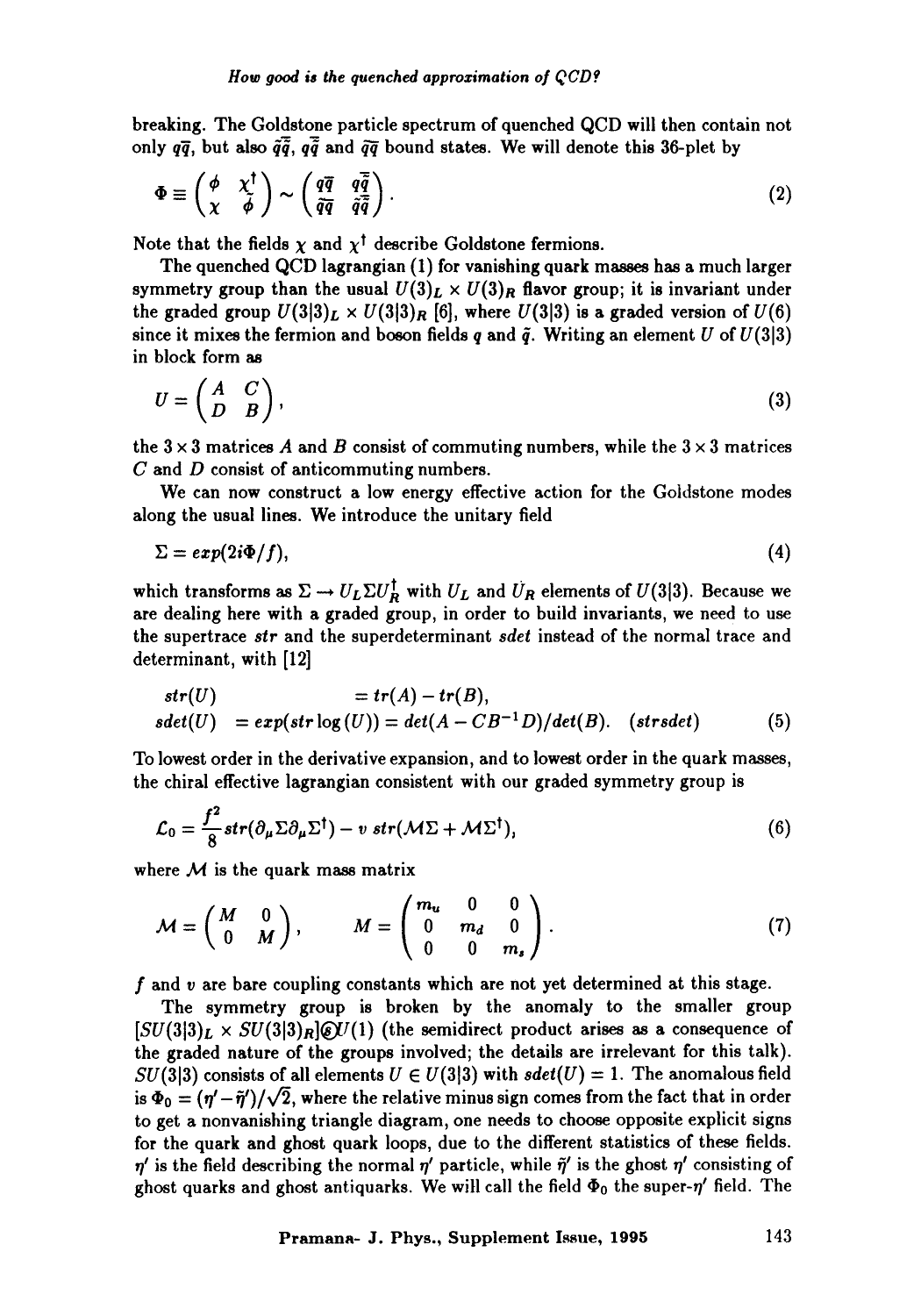field  $\Phi_0 \propto str \log \Sigma = \log sdet \Sigma$  is invariant under the smaller symmetry group, and we should include arbitrary functions of this field in our effective lsgrangian. Following ref. [13], the correct chiral effective lagrangian is

$$
\mathcal{L} = V_1(\Phi_0)str(\partial_\mu \Sigma \partial_\mu \Sigma^\dagger) - V_2(\Phi_0)str(\mathcal{M}\Sigma + \mathcal{M}\Sigma^\dagger) + V_0(\Phi_0) + V_5(\Phi_0)(\partial_\mu \Phi_0)^2,
$$
\n(8)

where the function multiplying i  $str(M\Sigma - M\Sigma^{\dagger})$  can be chosen equal to zero after a field redefinition. This lagrangian describes quenched ChPT systematically, as **we** will show now **with a** few examples.

For our first example, let us isolate just the quadratic terms for the fields  $\eta'$  and  $\tilde{\eta}'$ , choosing degenerate quark masses for simplicity. We expand

$$
V_1(\Phi_0) = \frac{f^2}{8} + ..., V_2(\Phi_0) = v + ..., V_0(\Phi_0) = constant + \mu^2 \Phi_0^2 + ..., V_5(\Phi_0) = \alpha + ...,
$$
 (9)

and obtain

$$
\mathcal{L}(\eta',\tilde{\eta}') = \frac{\frac{1}{2}(\partial_{\mu}\eta')^2 - \frac{1}{2}(\partial_{\mu}\tilde{\eta}')^2 + \frac{1}{2}\alpha(\partial_{\mu}\eta' - \partial_{\mu}\tilde{\eta}')^2}{\frac{1}{2}m_{\pi}^2(\eta')^2 - \frac{1}{2}m_{\pi}^2(\tilde{\eta}')^2 + \frac{1}{2}\mu^2(\eta' - \tilde{\eta}')^2 + ...,}
$$
\n(10)

where  $m_r^2 = 8mv/f^2$ . The relative minus signs between the  $\eta'$  and  $\tilde{\eta}'$  terms in (10) come from the supertraces in (8), and are related to the graded nature of the chiral symmetry group of quenched QCD.

The inverse propagator in momentum space,

$$
(p2 + m\pi2) \begin{pmatrix} 1 & 0 \\ 0 & -1 \end{pmatrix} + (\mu2 + \alpha p2) \begin{pmatrix} 1 & -1 \\ -1 & 1 \end{pmatrix}, \qquad (11)
$$

clearly cannot be diagonalized in a p independent way, which is quite different from what one would expect from a normal field theory! Treating the  $\mu^2 + \alpha p^2$  term as a twopoint vertex, one can easily show that the repetition of this vertex on one meson line vanishes, due to the fact that the propagator matrix  $\begin{pmatrix} 1 & 0 \\ 0 & -1 \end{pmatrix}$  multiplied on both sides by the vertex matrix  $\begin{pmatrix} 1 & -1 \\ -1 & 1 \end{pmatrix}$  gives zero. This result coincides exactly with what one would expect from the quark flow picture for  $\eta'$  propagation, as depicted in fig. 1. The straight-through and double hairpin contributions do not contain any virtual quark loops, and are therefore present in the quenched approximation. All other contributions should vanish because they do contain virtual quark loops, and this is exactly what happens as a consequence of the (admittedly strange) Feynman rules for the propagator in the  $\eta'$ - $\tilde{\eta}'$  sector! This propagator is given by the inverse of (11) and reads

$$
\frac{1}{p^2 + m_\pi^2} \begin{pmatrix} 1 & 0 \ 0 & -1 \end{pmatrix} - \frac{\mu^2 + \alpha p^2}{(p^2 + m_\pi^2)^2} \begin{pmatrix} 1 & 1 \ 1 & 1 \end{pmatrix},\tag{12}
$$

in which the two terms correspond to the two first diagrams in fig. 1.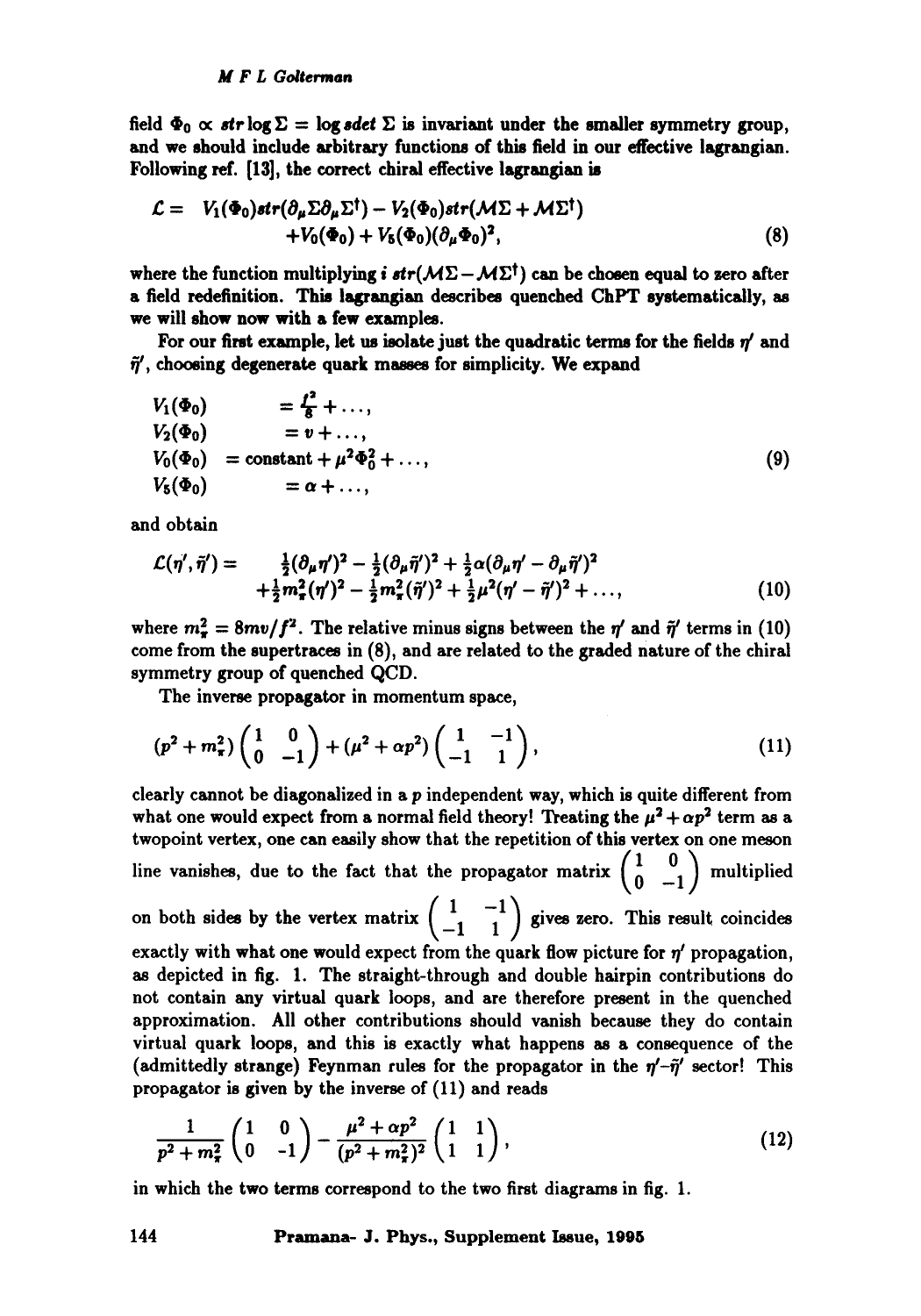

Figure 1. Quark flow diagrams for the  $\eta'$  propagator in full QCD

From (12) we learn several things. First, because  $\mu^2$ , which in full ChPT would correspond to the singlet part of the  $\eta'$  mass, appears in the numerator, we need to keep the  $\eta'$  (and its ghost partner) in quenched ChPT: it cannot be decoupled by taking  $\mu^2$  large. Second, this "propagator" is definitely sick, due to the double pole term. It should be stressed here that this double pole term is an unescapable consequence of quenched QCD, and does not result from our way of setting up chiral perturbation theory. In the case of nondegenerate quark masses, this double pole also shows up in the  $\pi^0$  and  $\eta$  propagators, due to mixing with the  $\eta'$ . I will return to these strange properties of quenched QCD in section 4.



Figure 2. One loop pion selfenergy in quenched ChPT.

As a second example, we will consider the (charged) pion selfenergy at one loop, again with degenerate quark masses. I will set  $\alpha = 0$  for simplicity. At one loop, the pion selfenergy only contains tadpoles, with either  $\phi$  or  $\chi$  lines *(cf. (2))* on the loop. Also, on the  $\phi$  loop, one can have an arbitrary number of insertions of the vertex  $\mu^2$  if the internal  $\phi$  line is an  $SU(3)$  singlet. These various contributions are drawn in fig. 2, where a solid line denotes a  $\phi$  line, a dashed line denotes a  $\chi$  line, and a cross denotes a  $\mu^2$  vertex. One finds that the diagrams with the  $\phi$  and  $\chi$ lines on the loop without any crosses cancel, and then, of course, that the diagrams with more than one cross vanish, using our earlier result for the  $\eta'$ - $\tilde{\eta}'$  propagator. We are left with only one term, and the result is

$$
\Sigma_{\pi}(p) = \frac{2m_{\pi}^2}{3f^2} \mu^2 \int \frac{d^4k}{(2\pi)^4} \frac{1}{(k^2 + m_{\pi}^2)^2}.
$$
 (13)

The pion selfenergy is logarithmically divergent, but the origin of this divergence is completely different from those that arise in the unquenched theory, as it is proportional to  $\mu^2$ . One can easily convince oneself that the diagrams in fig. 2 which

**Pramana- J. Phys., Supplement Issue, 1995** 145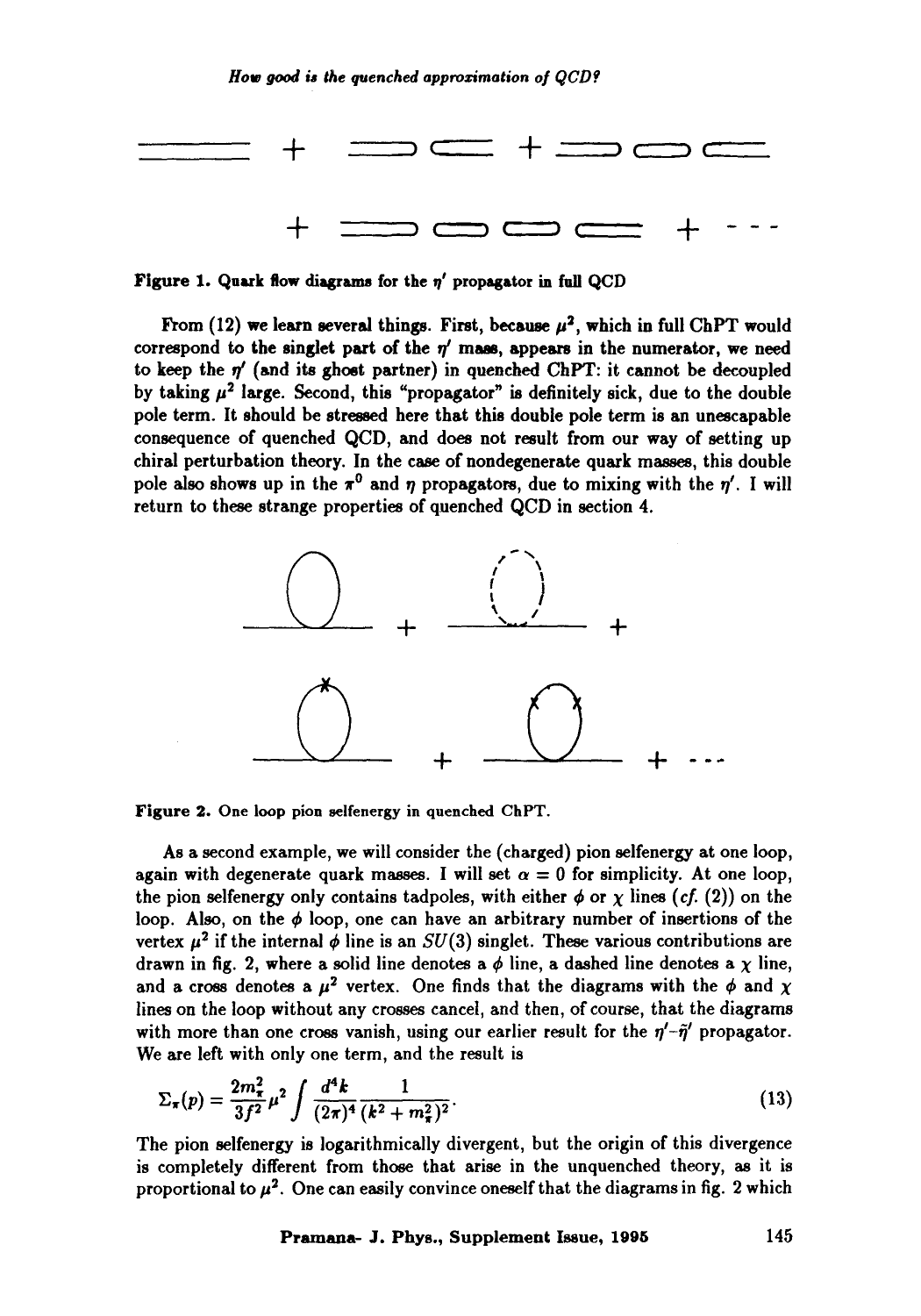cancel or vanish correspond to diagrams with virtual quark or ghost quark loops in the quark flow picture. (For early discussions of the quenched pion selfenergy in the quark flow picture, see refs. [11, 5].)

Before I go on to look at some quantitative results, I would like to discuss one aspect of the chiral expansion in quenched ChPT. The chiral expansion is basically an expansion in the pion mass (see *e.g.* ref. [14]). However, as we have argued above, in quenched ChPT there is unavoidably another mass scale, namely the singlet part of the  $\eta'$  mass,  $\mu^2$ . For our expansion to be systematic as an expansion in the pion mass, we would have to sum up all orders in  $\mu^2$ , at a fixed order in the pion mass. This is clearly a formidable task. In order to avoid this complication in a systematic way, we can think of  $\mu^2/3$  (which turns out to be the natural parameter as it appears in the chiral expansion) as an independent small parameter. To check whether this makes any sense, one may note that from the experimental value of the  $\eta'$  mass one obtains a value  $\mu^2/3 \approx (500 \; MeV)^2$ , which is roughly equal to the kaon mass squared,  $m_K^2$ . Of course, for quenched QCD the parameter  $\mu^2$  need not have the same value, after all quenched QCD is a different theory. A lattice computation of this parameter [15] gives  $\mu_{\text{quenched}}^2/\mu_{\text{full}}^2 \approx 0.75$ . ( $\alpha$  can be estimated from  $\eta-\eta'$ mixing, and is very small.) Finally, one may also note that both  $\mu^2$  and  $\alpha$  are of order  $1/N_c$ , where  $N_c$  is the number of colors [16]. I will return to this point in section 4.

### 3. Quantitative comparison of quenched and full **ChPT**

Let us first consider the quenched result for the ratio of the kaon and pion decay constants  $f_K$  and  $f_{\pi}$  [6, 8]. I will set  $\alpha = 0$  and take  $m_u = m_d \equiv m$ :

$$
\left(\frac{f_K}{f_\pi}\right)_{\text{quenched}}^{1-\text{loop}} = 1 + \frac{\mu^2/3}{16\pi^2 f_\pi^2} \left[ \frac{m_K^2}{2(m_K^2 - m_\pi^2)} \log\left(\frac{2m_K^2}{m_\pi^2} - 1\right) - 1 \right] + (m_s - m)L.(14)
$$

L is a certain combination of "low energy constants" [13]. Since this constant is a bare parameter of the quenched chiral lagrangian, the result  $(14)$  is not directly comparable to the equivalent result for the full theory. In other words, in order to compare quenched and full QCD, we have to consider quantities which are independent of the bare parameters of the effective action. (Alternatively, we would need to extract the values of the bare parameters from some independent measurement or lattice computation, in this case, we would need independent determinations of L in both quenched and full QCD.) In the full theory,  $(f_{\eta} f_{\pi}^{1/3})/f_{K}^{4/3}$  is such a quantity [13], but in the quenched theory this quantity is not well defined, due to the double poles which occur in the propagators of neutral mesons.

We will therefore choose to consider a slightly different theory, in which sufficiently many decay constants referring only to charged *(i.e.* off-diagonal) mesons are present [8]. This theory is a theory with two light quarks  $m_u = m_d = m$  and two heavy quarks  $m_s = m_{s'} = m'$ . This theory contains a  $u\bar{d}$  pion  $\pi$ , an  $s'\bar{s}$  pion  $\pi'$  and a us kaon K, with mass relation

$$
m_K^2 = \frac{1}{2}(m_\pi^2 + m_{\pi'}^2). \tag{15}
$$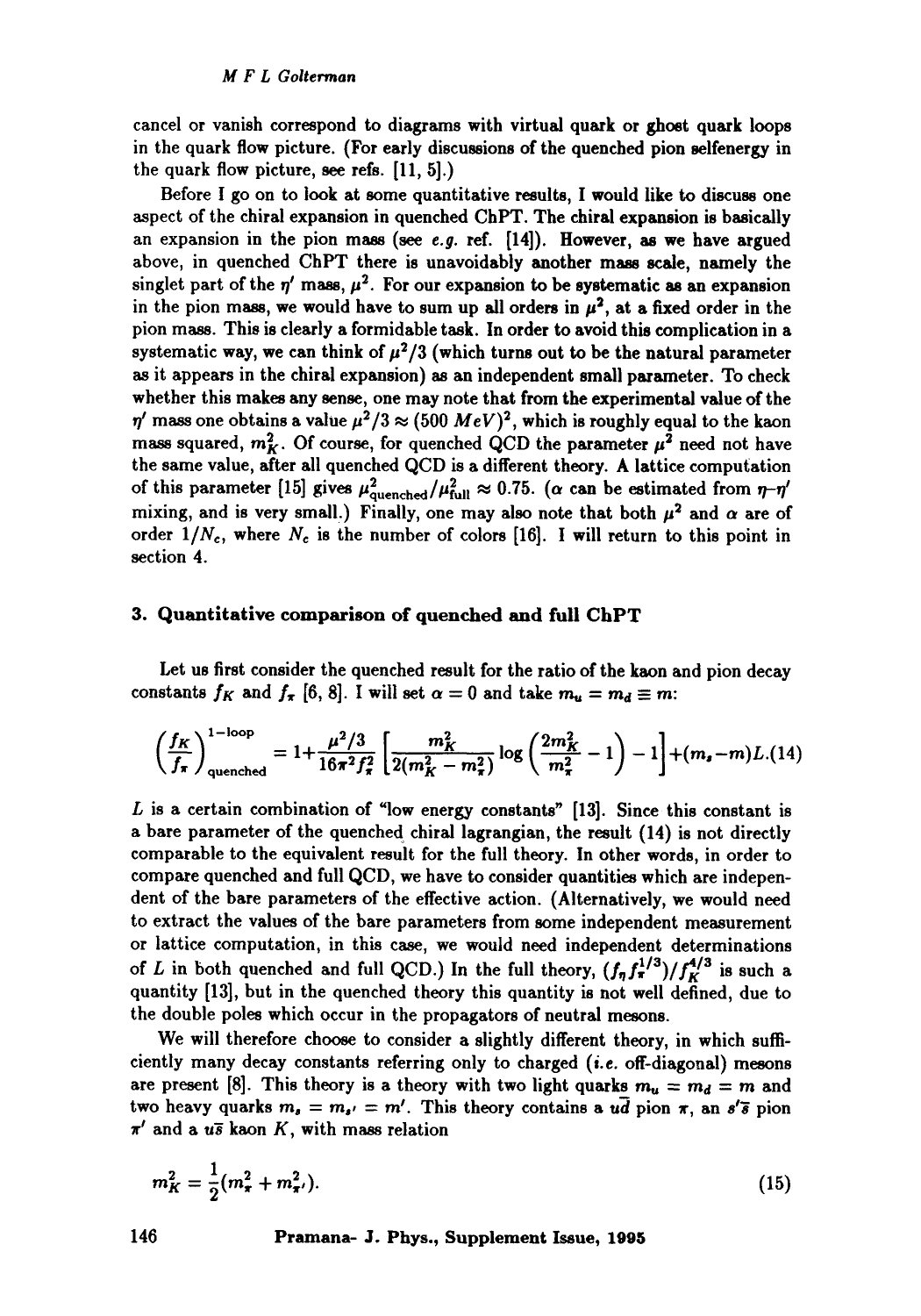One can show that the ratio  $f_K/\sqrt{f_\pi f_{\pi'}}$  is independent of the low energy constants L. For the quenched theory we find

$$
\left(\frac{f_K}{\sqrt{f_\pi f_{\pi'}}}\right)_{\text{quenched}}^{1-\text{loop}} = 1 + \frac{\mu^2/3}{16\pi^2 f_\pi^2} \left[ \frac{m_\pi^2 + m_{\pi'}^2}{2(m_{\pi'}^2 - m_\pi^2)} \log\left(\frac{m_{\pi'}^2}{m_\pi^2}\right) - 1 \right],\tag{16}
$$

whereas in the full theory

$$
\left(\frac{f_K}{\sqrt{f_\pi f_{\pi'}}}\right)_{\text{full}}^{1-\text{loop}} = 1 - \frac{1}{64\pi^2 f_\pi^2} \left[ m_\pi^2 \log\left(\frac{m_K^2}{m_\pi^2}\right) + m_{\pi'}^2 \log\left(\frac{m_K^2}{m_{\pi'}^2}\right) \right]. \tag{17}
$$

Note again that the logarithms in the quenched and unquenched expressions are completely different in origin.

We may now compare these two expressions using "real world" data, where we'll determine the value of the  $\pi'$  mass from the mass relation (15). With  $m_{\pi} =$ 140  $MeV$ ,  $m_K = 494 \; MeV$  and  $\mu^2/3 = 0.75 \times (500 \; MeV)^2$  we find

$$
\left(\frac{f_K}{\sqrt{f_\pi f_{\pi'}}}\right)_{\text{quenched}}^{1-\text{loop}} = 1.049,
$$
\n
$$
\left(\frac{f_K}{\sqrt{f_\pi f_{\pi'}}}\right)_{\text{full}}^{1-\text{loop}} = 1.023,
$$
\n(18)

a difference of 3%. If we choose  $\mu^2/3 = (500 \; MeV)^2$ , we find a difference of about 4%. This difference is small. Note however, that this is due to the fact that for this particular ratio, ChPT seems to work very well, both for the full and the quenched theories. If one only considers the size of the one loop corrections (the numbers behind the decimal point), the quenched and full results are very different. It is also possible, and in fact not unlikely, that part of the difference between the full and quenched theory gets "washed out" by the fact that we are considering a "ratio of ratios". It follows that the relative difference is a lower bound on the difference between the quenched and full values of the decay constants. For another quantity for which the difference between quenched and full ChPT has been calculated, see ref. [8].

Next, I will review some very recent work on baryons in quenched ChPT by Labrenz and Sharpe [10]. They calculated the one loop corrections to the octet baryon mass coming from the cloud of Goldstone mesons. They employed an effective lagrangian for quenched heavy baryon ChPT, constructed using the same techniques as described in section 2. In the case of degenerate quark masses, the result for the nucleon mass is

$$
m_N = \overline{m} - \frac{3\pi}{2}(D - 3F)^2 \frac{\mu^2/3}{8\pi^2 f_\pi^2} m_\pi + 2(b_D - 3b_F) m_\pi^2 + \left[\frac{2}{3}(D - 3F)(2D + 3\gamma) + \frac{5}{6}\alpha(D - 3F)^2\right] \frac{m_\pi^2}{8\pi f_\pi^2}.
$$
 (19)

In this equation,  $\overline{m}$ , D, F, b<sub>D</sub>, b<sub>F</sub> and  $\gamma$  are bare parameters which occur in the baryon effective action.  $\overline{m}$  is the bare "average" octet mass, D and F are the well known baryon-meson couplings,  $b<sub>D</sub>$  and  $b<sub>F</sub>$  are low energy constant which arise as a consequence of renormalization (see for instance refs. [18, 19]).  $\gamma$  is a new coupling which occurs because of the unavoidable presence of the super- $\eta'$  in the quenched approximation. The term proportional to  $\mu^2$  comes from a diagram with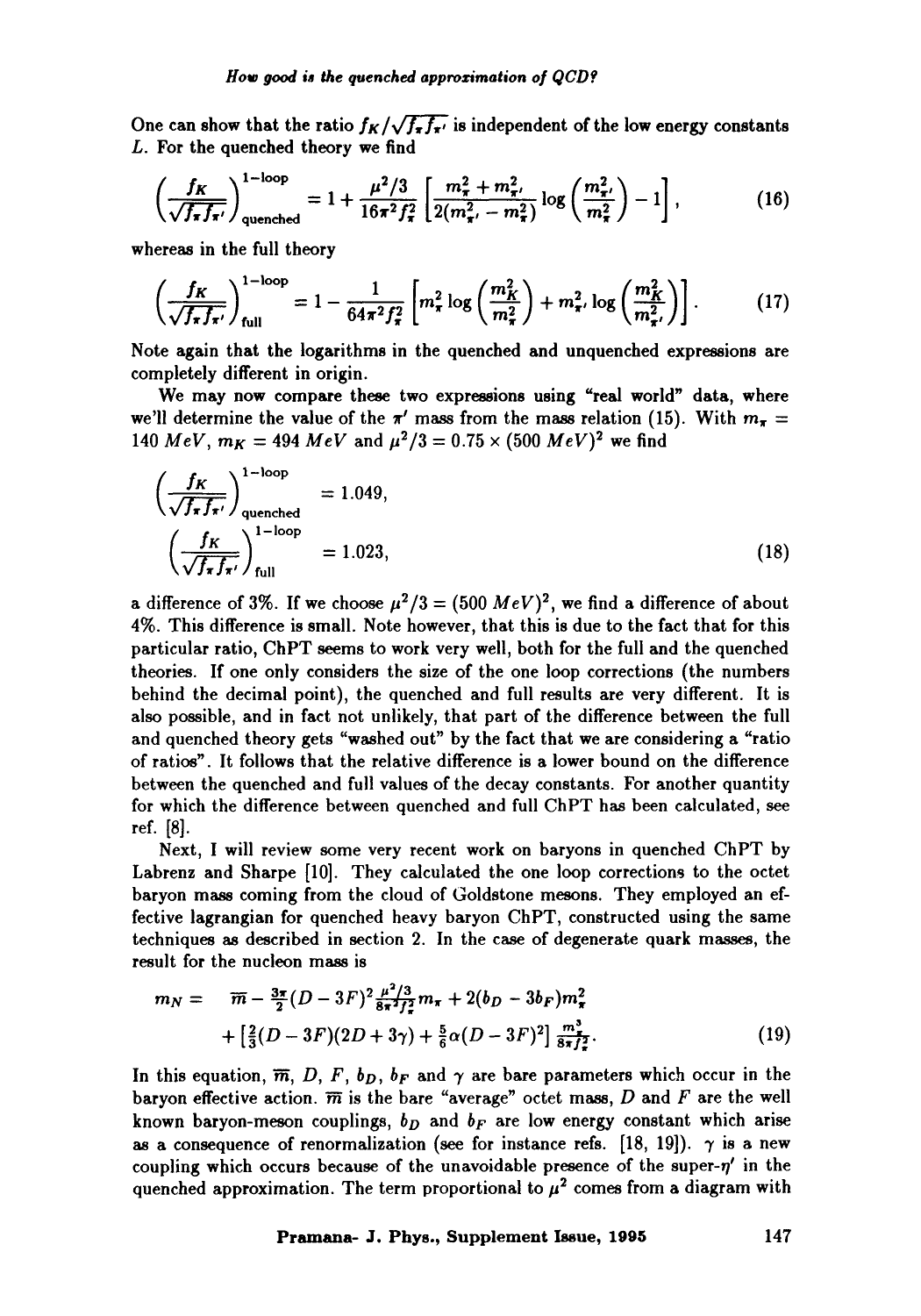a cross on the  $\phi$  internal line, *i.e.* an insertion of the  $\mu^2$  twopoint vertex. Note that in this case there are also one loop corrections not involving  $\mu^2$  which survive the quenched approximation, in contrast to the pion selfenergy, (13), or  $f_K/f_{\pi}$ , (14). The authors of ref. [10] then calculated the coefficients using full QCD values for the various parameters (from ref. [19]). With  $\alpha = 0$  and  $\gamma = 0$  ( $\gamma = 0$  is consistent with available information, which however is limited [17]), they obtained

$$
m_N = 0.97 - 0.5 \frac{\delta}{0.2} m_\pi + 3.4 m_\pi^2 - 1.5 m_\pi^3, \tag{20}
$$

with  $\delta \equiv \mu^2/(24\pi^2 f_\pi^2)$  and  $\delta \approx 0.2$  for the full theory.

In ref. **[I0], (19)** was also compared to recent numerical results from ref. **[20].**  These data are presented in fig. 3, where the scale  $a^{-1} = 1.63 \text{ GeV}$  is set by  $f_{\tau}$ [I0]. If one calculates the coefficients in (19) by "fitting" the four data points, one finds

$$
m_N = 0.96 - 1.0m_{\pi} + 3.6m_{\pi}^2 - 2.0m_{\pi}^3. \tag{21}
$$

This is only four data points for four parameters, and the "fit" is quite sensitive to for instance an additional  $m_{\tau}^4$  term. From the agreement between (20) and (21) it appears that it is reasonable to apply ChPT to the results of ref. [20]. Note that the individual terms in (20) are quite large for the two higher pion masses in fig. 3 (this is not unlike the case of unquenched ChPT). From fig. 3 it is also clear that  $(\overline{m}/f_{\overline{x}})$ <sub>quenched</sub>  $\neq (\overline{m}/f_{\overline{x}})_{\text{full}}$  because of the term linear in (19), which is absent in full ChPT.

Labrenz and Sharpe then went on to consider octet mass splittings. In order to remove effects which can be accomodated by a change of scale, they calculated the ratios

$$
R_{ij} = \frac{m_i}{m_j}, \quad i, j = N, \Lambda, \Sigma, \Xi
$$
 (22)

in quenched ChPT, and compared these with similar ratios obtained from ref. [19]. They assumed that all hare parameters in the equations for the octet masses (for explicit expressions, see their paper) are equal in the full and quenched theory, and then calculated the ratios

$$
r_{ij} = \frac{R_{ij}^{\text{quenched}}}{R_{ij}^{\text{full}}}.\tag{23}
$$

With the assumption that the bare parameters of the quenched and full theories are equal,  $b_D$  and  $b_F$  drop out of the ratios, and with  $\gamma = 0$ ,  $\alpha = 0$  and D and F equal to their full QCD values, they obtain

$$
r_{\Sigma N} = 1 + 0.19(\delta/0.2) + 0.13 = 1.31[1.27] \text{ for } \delta = 0.2[0.15],
$$
  
\n
$$
r_{\Sigma N} = 1 - 0.46(\delta/0.2) + 0.43 = 0.97[1.09] \text{ for } \delta = 0.2[0.15],
$$
  
\n
$$
r_{\Lambda N} = 1 - 0.39(\delta/0.2) + 0.26 = 0.87[0.97] \text{ for } \delta = 0.2[0.15].
$$
 (24)

(The choice  $\delta = 0.15$  corresponds to the value reported in ref. [15].)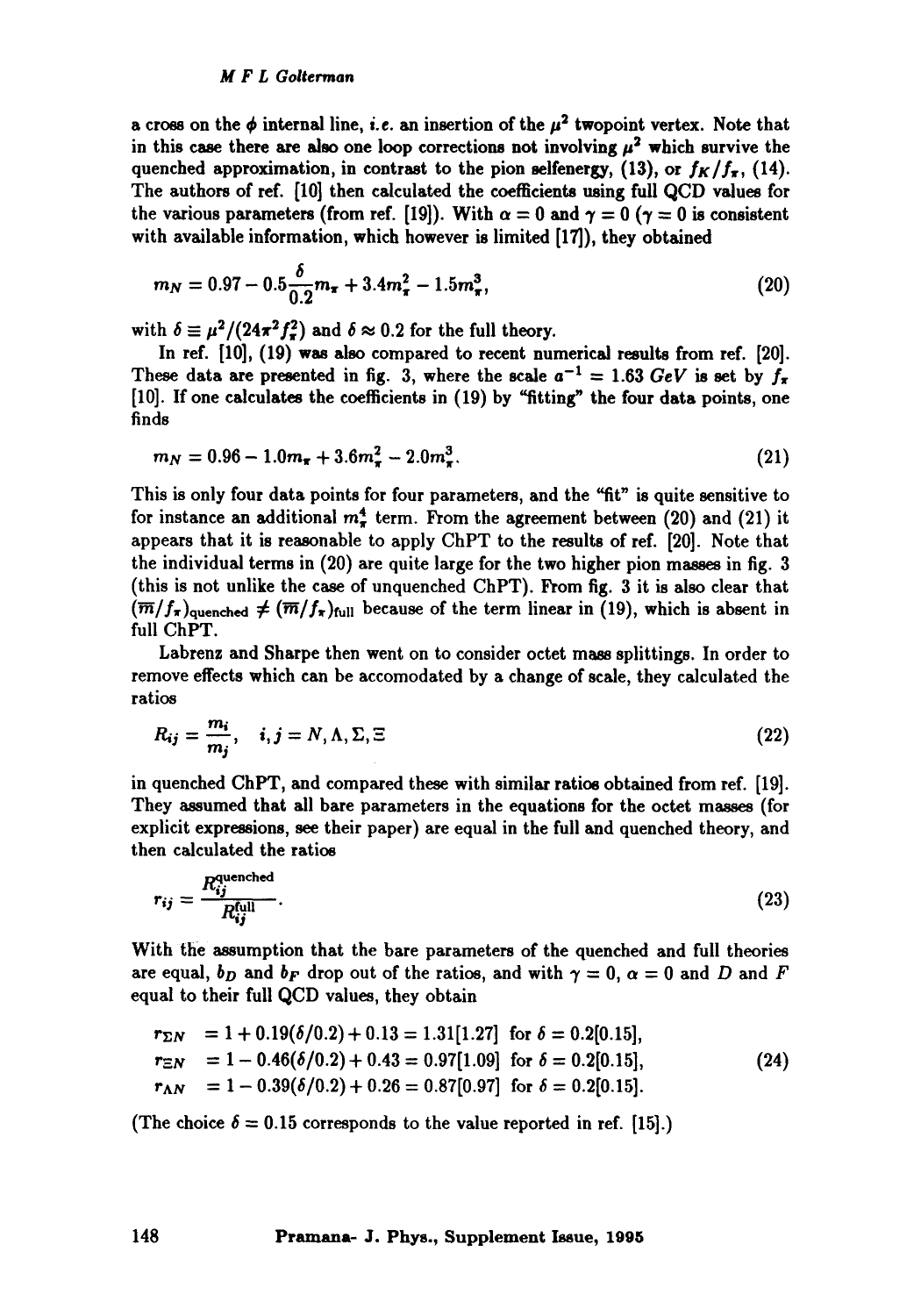

Figure 3. The nucleon mass from the lattice [20] (copied from ref. [10]). The curve is from a fit to the form  $m_N = \overline{m} + am_\pi + bm_\pi^2 + cm_\pi^3$ .

From this, one would conclude that one can expect errors from quenching of at least 20% in the octet splittings. These differences between the quenched and full theories cannot be compensated for by a change in scale between quenched and full QCD.

At this point I would like to comment on the above mentioned assumption that was used in order to obtain (24). Let us consider in particular the parameters  $b_D$ and  $b_{\mathbf{F}}$ . They correspond to higher derivative terms in the baryon-meson effective action, and are needed in order to absorb the UV divergences which arise at one loop in ChPT. Since the size of these divergences is in principle different between the full and quenched theories, one expects that  $b_{D,\text{quenched}}$  and  $b_{F,\text{quenched}}$  can be different from  $b_{D,\text{full}}$  and  $b_{F,\text{full}}$ . If we want to proceed without assuming that the quenched and full b's are equal, we have to consider ratios of quantities independent of the parameters  $b<sub>D</sub>$  and  $b<sub>F</sub>$ . The situation is essentially the same as in the case of  $f_K/f_\pi$ . From the available results [10], only one ratio independent of  $b_D$  and  $b_F$ can be formed:

$$
X = \frac{m_{\Sigma} m_{\Lambda}^3}{m_N^2 m_{\Xi}^2}.
$$
\n<sup>(25)</sup>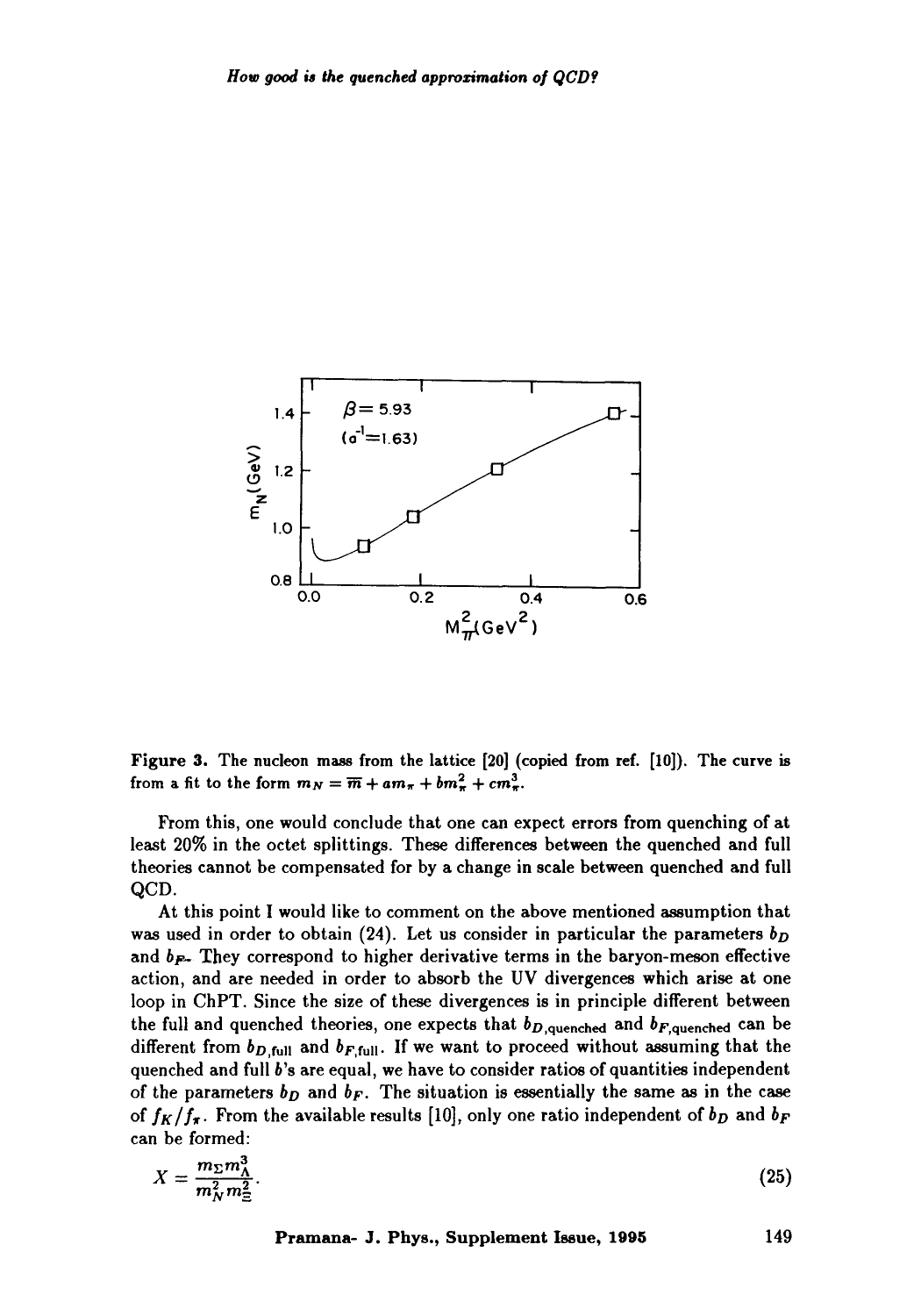If we expand X in the Goldstone meson masses using ChPT,  $X - 1$  measures the deviation from the Gell-Mann-Okubo formula (cf. ref. [19] for the full theory).

Setting  $m_{\pi} = 0$  keeping only  $m_K$  as in ref. [10], one finds

$$
X_{\text{quenched}} = 1 - 1.1046 \frac{m_K^3}{8\pi m f_*^2} \left( D^2 - 3F^2 \right) + 1.3333 \delta \frac{\pi m_K}{\sqrt{2m}} \left( D^2 - 3F^2 \right),
$$
  
\n
$$
X_{\text{full}} = 1 - 0.4125 \frac{m_K^2}{8\pi m f_*^2} \left( D^2 - 3F^2 \right). \tag{26}
$$

(The parameter  $\gamma$  drops out of this particular combination and we again take  $\alpha =$ 0.) These quantities still depend on the other bare parameters, D, F and  $\overline{m}$ . Again, they could he different in the quenched and full theories, and I will leave the quenched values as free parameters. Substituting  $m_K = 495 \; MeV$ ,  $f_\pi = 132$  $MeV$ ,  $D_{\text{full}} = 0.75$ ,  $F_{\text{full}} = 0.5$  and  $\overline{m}_{\text{full}} = 1$   $GeV$  [19] finally gives

$$
\frac{X_{\text{quenched}}}{X_{\text{full}}} = 1 - 0.0214 + \left[0.293 \frac{\delta}{0.2} - 0.306\right] \frac{(D^2 - 3F^2)_{\text{quenched}}}{\overline{m}_{\text{quenched}}/1 \text{ GeV}}.
$$
 (27)

For any reasonable values of  $\overline{m}$  and  $\delta$ , and for  $(D^2-3F^2)_{\text{quenched}}$  not too far from its full theory value of  $-0.1875$ , the difference between the quenched and full theories as measured by the ratio  $X_{\text{quenched}}/X_{\text{full}}$  is not more than a few percent. Of course the same comment that applied in the case of  $f_K/f_{\pi}$  applies here, that part of the difference may have been washed out by taking "ratios of ratios". Summarizing, the conclusion of this analysis seems to be that the error from quenching for octet baryon masses is at least a few percent, and could be as much as 20%.

## 4. A sickness of quenched **QCD**

Let us again consider the quenched result for  $f_K/f_{\pi}$ , (14), as a function of the quark masses (using treelevel relations between meson masses and quark masses),

$$
\left(\frac{f_K}{f_\pi}\right)_{\text{quenched}}^{1-\text{loop}} = 1 + \frac{\mu^3/3}{16\pi^2 f_\pi^2} \left[ \frac{m_u + m_s}{2(m_s - m_u)} \log \frac{m_s}{m_u} - 1 \right] + (L - \text{terms}).
$$

From this expression it is clear that we cannot take  $m_u \rightarrow 0$  keeping  $m_s$  fixed, or, to put it differently, that if we take both  $m_u$  and  $m_s$  to zero keeping the ratio fixed, the limit depends on this ratio, and is not equal to one! This is quite unlike the case of full ChPT, where one can take any quark mass to zero uniformly, and deviations from  $SU(3)$  symmetry due to this quark mass vanish in this limit. Technically, the reason for this strange behavior is that there is another mass  $\mu$ , which, as we argued before, cannot be avoided in quenched ChPT. This mass is related to the singlet part of the  $\eta'$  mass, and is not a free parameter of the theory. Even if we do not consider any Green's functions with  $\eta'$  external lines, this mass shows up through the double pole term in 12 on internal lines. Because of the double pole, such contributions can lead to new infrared divergences in the  $m_{\tau} \rightarrow 0$  limit. This problem with the chiral limit of quenched ChPT shows up in other quantities, such as meson masses and  $\langle \psi \psi \rangle$  [6, 7, 21].

A question one might ask is whether this problem is an artifact of one loop quenched ChPT [8]. For instance, if we would sum all contributions to the  $\eta'$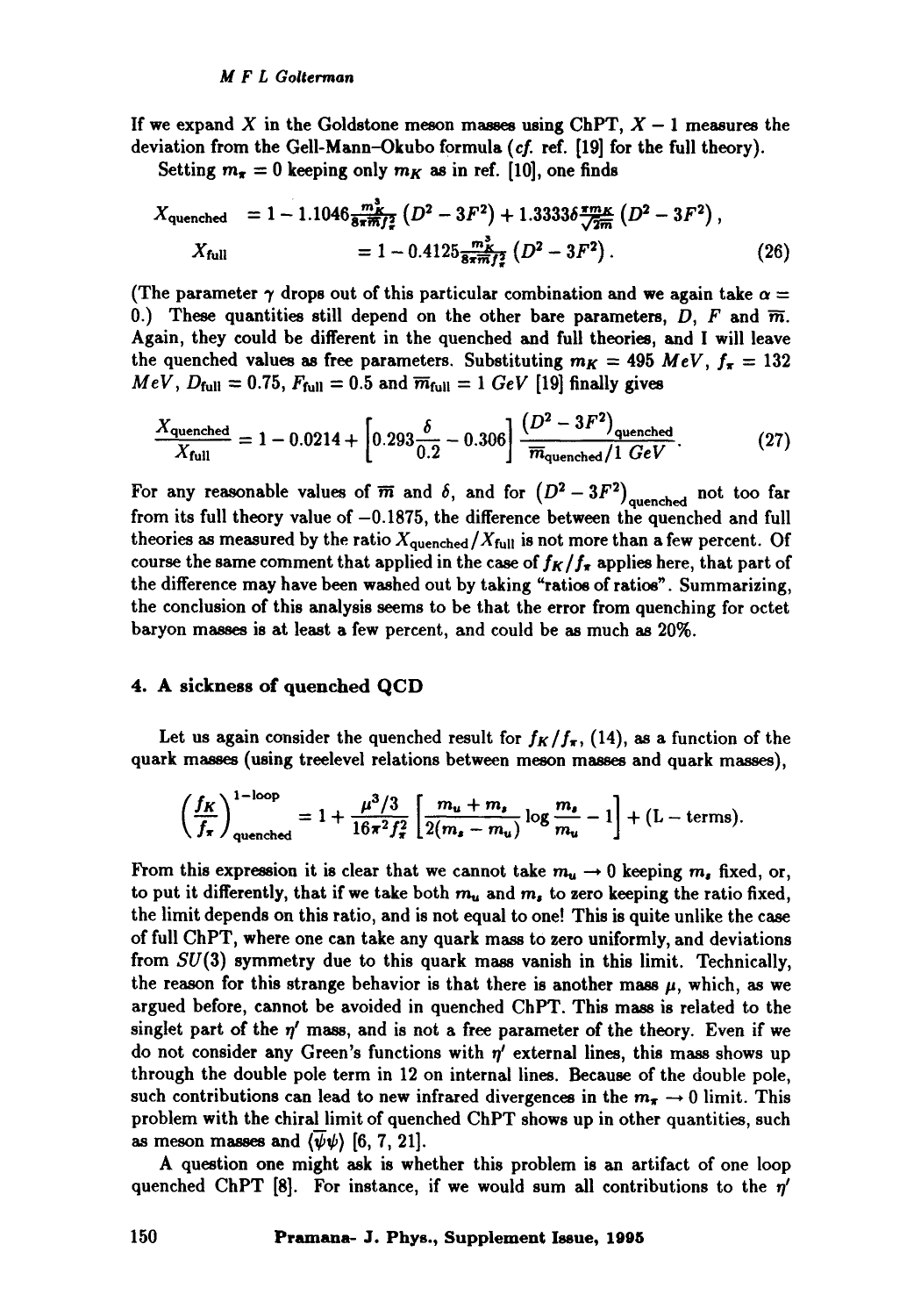propagator, maybe the double pole term would become softer in the  $p \rightarrow 0$  limit, improving the infrared behavior of diagrams in which the double pole terms **appear.**  Let us address this question in the chiral limit,  $m_a = 0$ , where the problem is most severe. In the full theory, we can write the fully dressed  $\eta'$  propagator as

$$
\frac{Z(p)}{p^2 + \Sigma(p)},\tag{28}
$$

and define  $\mu_F^2(p) = \Sigma(p)$ , which onshell is the  $\eta'$  mass in the chiral limit. Likewise, in the quenched theory we can write the dressed  $\eta'$ ,  $\tilde{\eta}'$  propagator as

$$
Z_{Q}(p)\left[\frac{1}{p^2}\begin{pmatrix} 1 & 0 \ 0 & -1 \end{pmatrix} - \frac{\mu_Q^2(p)}{(p^2)^2}\begin{pmatrix} 1 & 1 \ 1 & 1 \end{pmatrix}\right],
$$
\n(29)

which defines  $\mu_Q^2(p)$ . To leading order in  $1/N_c$ , these two definitions of  $\mu^2(p)$  should lead to the same result:

$$
\mu_Q^2(p) = \mu_F^2(p) \left( 1 + O\left(\frac{1}{N_c}\right) \right). \tag{30}
$$

We also believe that  $\mu_F^2(p=0)$  is not equal to zero, since we expect the  $\eta'$  to remain a well-behaved, massive particle in the chiral limit. This implies, in sofar as we can rely on the large  $N_c$  expansion, that  $\mu_Q^2(0) \neq 0$ , and that the double pole in (12) is a true feature of the theory.

While this argument is not very rigorous, I believe that the foregoing discussion implies that the chiral limit of quenched QCD really does not exist. This believe is futhermore supported by the following remarks:

9 Sharpe [7] has summed a class of diagrams in the case of degenerate quark masses for a very simple quantity (the pion mass), and found a result that is actually more divergent than the one loop result.

9 With nondegenerate quark masses there are many more diagrams that are infrared divergent in the chiral limit, and it is even less probable that resummation will improve the situation.

9 Any mechanism improving the infrared behavior would have to work for each divergent quantity. One expects that such a mechanism would be related to the double pole term in the  $\eta'$  propagator, which created the problem in the first place. But this seems unlikely in view of the arguments given above.

9 The bare ffaark mass parameter appearing in the chiral effective action is not the same as that appearing in the (unrenormalized) QCD lagrangian. But one can argue that the two bare quark masses should be analytically related, and the infrared problem is not just a problem of quenched ChPT, but of quenched QCD.

# 5. Conclusion

The quenched approximation leads to an unknown systematic error in all lattice calculations that employ this approximation. It would of course be very nice to have a parameter that interpolates between full and quenched QCD, and in principle the quark masses could play such a role, since one expects that quenched QCD corresponds to full QCD with very heavy quarks. One would have to distinguish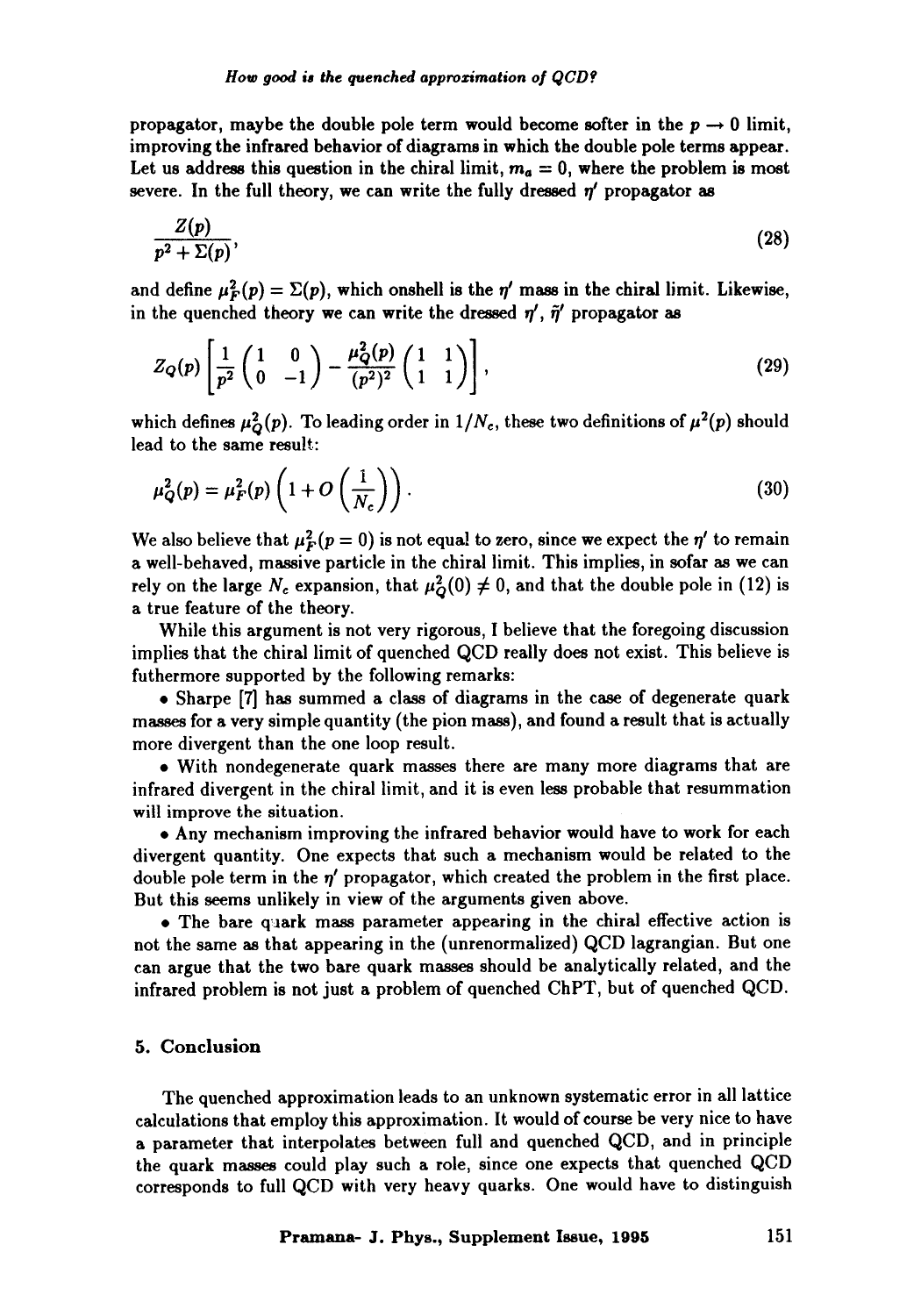here between valence and sea quark masses, and it is the sea quark mass that would play the role of such a parameter. This distinction can indeed be made by considering so-called partially quenched theories [22], but no practical scheme to implement this idea is known.

Quenched QCD can be defined from a euclidean pathintegral as rigorously as full QCD. In this talk I have explained that euclidean quenched ChPT can be used as a tool for a systematic investigation of quenched QCD. Quenched ChPT does not quite accomplish a task equivalent to that of an interpolating parameter. Since the bare parameters appearing in the quenched and full chiral effective actions are not the same (as explained in section 3) one cannot directly compare quantities calculated in full and in quenched ChPT. However, one can calculate combinations of physical quantities which do not depend on the bare parameters, and in that case a direct comparison between quenched and full QCD is possible, as we demonstrated with an example involving meson decay constants. This makes it possible to estimate lower bounds on the differences which come from quenching; these estimates are dependent on the values of the meson masses, which can be taken to be the (known) independent parameters of the theory. For realistic values of these masses, such differences turn out to be of the order of a few percent for ratios of decay constants and for baryon octet splittings.

The disadvantage of this more conservative approach is that part of the difference maybe hidden, because these specific combinations of physical quantities maybe less sensitive to the effects of quenching than other quantities of interest. This is particularly clear in the example of baryon octet masses. In this case, a comparison based on the assumption that the bare parameters of the full and quenched effective theories are the same, lead to differences of up to 20% and more. Of course, it is not known to what extend this assumption is valid.

The differences between the quenched and full theories become markedly larger for decreasing quark masses. This is due to the fact that new infrared divergences occur in quenched QCD, which do not have a counterpart in full QCD. These divergences lead to the nonexistence of the chiral limit for quenched ChPT (as discussed in section 4). The origin of this phenomenon can be traced to the special role of the  $\eta'$  in the quenched approximation. In the quenched approximation, the  $\eta'$  is a Goldstone boson (it develops massless poles in the chiral limit), but an additional double pole term arises in its propagator, rendering it a "sick" particle. For nondegenerate quark masses this problem is also inherited by the  $\pi^0$  and the  $\eta$ . In section 4 I argued that the nonexistence of the chiral limit is a fundamental feature of quenched QCD.

In principle therefore, the chiral expansion breaks down for quenched QCD. For very small quark masses, at fixed values of the singlet part of the  $\eta'$  mass  $\mu^2$ , the expansion becomes unreliable. In order to make progress, one may take the expansion to be an expansion in  $\mu^2/3$  (which was shown to be roughly equal to  $m_K^2$  phenomenologically), with coefficients which are functions of the quark mass. These functions then can be expanded in terms of the quark masses, sometimes leading to divergent behavior of the leading term (e.g. the one loop correction to  $f_K/f_\pi$ ). If such divergences occur, the expansion is only valid for a range of quark masses which are neither too small, nor too large. It would be interesting to see whether this point of view can be made solid.

It is in principle interesting to study any quantity which is being computed in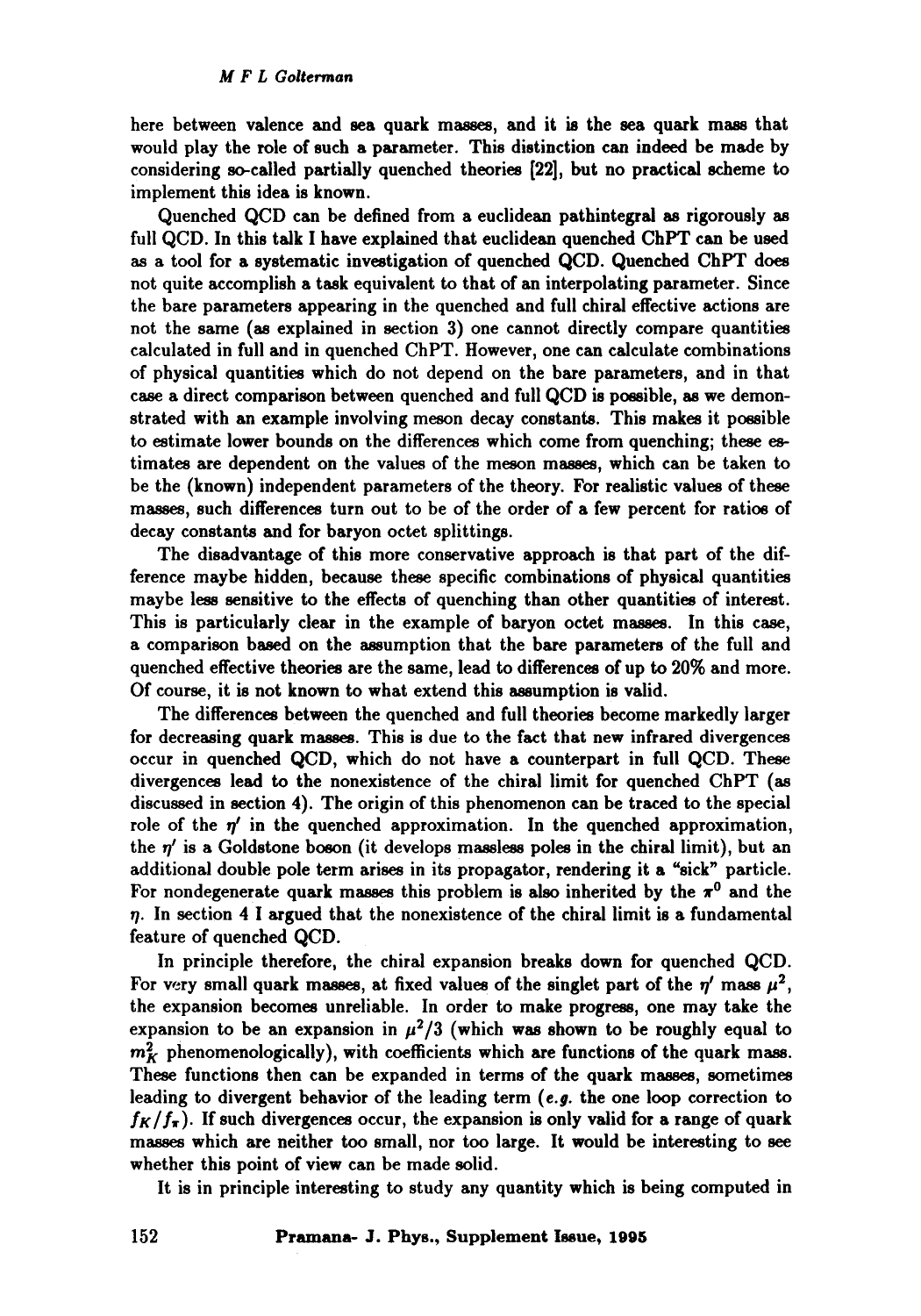quenched lattice QCD in ChPT, for those quantities for which ChPT is applicable (meson masses, decay constants, condensates and the kaon B parameter have been calculated [6, 5, 8]). As discussed, this includes not only Goldstone meson physics *per se,* but also chiral corrections to baryon masses [10], and for the same reason, to mesons containing heavy quarks.

Recently, also attempts have been made to compute pion and nucleon scattering lengths [23, 24] from quenched lattice QCD. If one tries to calculate the  $I = 0$  pion scattering amplitude in quenched ChPT, one actually finds that the imaginary part is divergent at threshold, even for nonvanishing pion mass [25]! Again, this can be related to double pole terms in the  $\eta'$  propagator. An additional reason is that apparently euclidean quenched correlation functions in general cannot be analytically continued to Minkowski space-time. (The euclidean four pion correlation functions are well defined.) Further work is needed on pion scattering lengths.

#### Acknowledgements

First, I would like to thank Claude Bernard for a pleasant collaboration, and for very many discussions. I also thank Steve Sharps, Jim Labrenz, Akira Ukawa, Hari Dass, Julius Kuti and Don Weingarten for discussions. I am grateful for the opportunity to present this talk given to me by the organizers of WHEPP IIl, Madras, India, 1994. Finally, I thank the Institute of Mathematical Sciences in Madras, and in particular Hari Dass, for hospitality. This work is supported in part by the Department of Energy under contract #DOE-2FG02-91ER40628.

#### References

- [1] S.R. Sharps, in *The Fermilab Meeting,* 7th meeting of the DPF, eds. C.H. Albright, P.H. Kasper, R. Raja and J. Yoh, World Scientific, 1993.
- [2] P.B. Mackenzie, preprint FERMILAB-CONF-93-343-T, to be published in the proceedings of the 16th International Symposium on Lepton and Photon Interactions, 1993, hep-ph/9311242; A.S. Kronfeld and P.B. Mackenzie, Ann. Rev. Nucl. Part. Phys. 43 (1993) 793.
- [3] Lattice'93, proceedings of the International Symposium on Lattice Field Theory, Dallas, Texas, 1993.
- [4] H. Hamber and G. Parisi, Phys. Rev. Lett. 47 (1981) 1792; E. Marinari, G. Parisi and C. Rebbi, Phys. Rev. Lett. 47 (1981) 1795; D.H. Weingarten, Phys. Lett. 109B (1982) 57.
- [5] S.R. Sharps, Phys. Rev. D41 (1990) 3233; Nucl. Phys. B (Proc.Suppl.) 17 (1990) 146; G. Kilcup *et ai.,* Phys. Rev. Lett. 64 (1990) 25; S.R. Sharps, DOE/ER/40614- 5, to be published in *Standard Model, Hadron Phenomenoiogy and Weak Decays on the Lattice,* ed. G. Martinelli, World Scientific.
- [6] C.W. Bernard and M.F.L. Golterman, Phys. Rev. D46 (1992) 853; Nucl. Phys. B (Proc.Suppl.) 26 (1992) 360.
- [7] S.R. Sharps, Phys. Rev. D46 (1992) 3146; Nucl. Phys. B(Proc.Suppl.) 30 (1993) 213.
- [8] C.W. Bernard and M.F.L. Golterman, Nucl. Phys. B(Proc.Suppl.) 30 (1993) 217.
- [9] J. Gasser and H. Leutwyler, Phys. Lett. 184B (1987) 83,Phys. Lett. 188B (1987) 477, and Nud. Phys. B307 (1988) 763; H. Leutwyler, Nncl. Phys. B (Proc.Suppl.) 4 (1988) 248 and Phys. Lett. 189B (1987) 197; H. Neuberger, Nucl. Phys. **B300**  (1988) 180; P. Hasenfratz and H. Leutwyler, Nucl. Phys. **B343** (1990) 241.